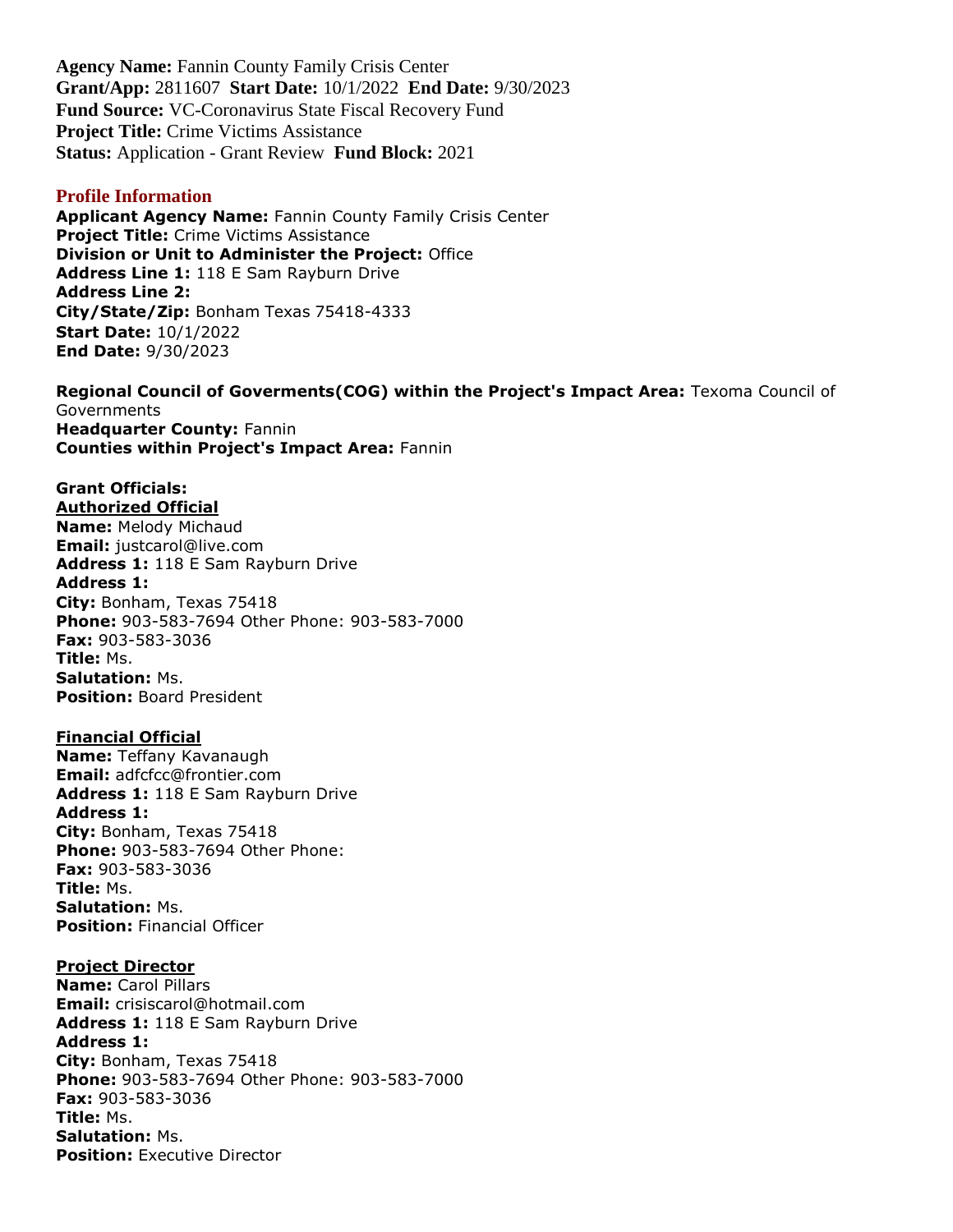**Grant Writer Name:** Tere Curtis **Email:** terefcfcc@frontier.com **Address 1:** 118 E. Sam Rayburn **Address 1: City:** Bonham, Texas 75418 **Phone:** 903-583-7000 Other Phone: 903-583-7694 **Fax:** 903-583-3036 **Title:** Ms. **Salutation:** Ms. **Position:** Case Manager

## **Narrative Information**

#### Introduction

The purpose of this program is to provide services and assistance directly to victims of crime to speed their recovery and aid them through the criminal justice process. Services may include the following:

- responding to the emotional and physical needs of crime victims;
- assisting victims in stabilizing their lives after a victimization;
- assisting victims to understand and participate in the criminal justice system; and
- providing victims with safety and security.

The funding announcement, located on the [eGrants Calendar](https://egrants.gov.texas.gov/fundopp.aspx) page, describes the organization types, activities, and costs that are eligible under the announcement. The PSO's [eGrants User Guide to Creating](file:///C:/Users/mharp/fundopp.aspx%3fname=eGrants_Guide_to_Creating_an_Application_12.2020.pdf&type=2)  [an Application](file:///C:/Users/mharp/fundopp.aspx%3fname=eGrants_Guide_to_Creating_an_Application_12.2020.pdf&type=2) guides applicants through the process of creating and submitting an application in eGrants. Information and guidance related to the management and use of grant funds can be found in the PSO's Guide to Grants, located on the [PSO Resource for Applicants and Grantees webpage.](https://gov.texas.gov/organization/cjd/resources)

## Program-Specific Questions

#### **Culturally Competent Victim Restoration**

Victim service providers must have the ability to blend cultural knowledge and sensitivity with victim restoration skills for a more effective and culturally appropriate recovery process. Cultural competency occurs when: (1) cultural knowledge, awareness and sensitivity are integrated into action and policy; (2) the service is relevant to the needs of the community and provided by trained staff, board members, and management; and (3) an advocate or organization recognizes each client is different with different needs, feelings, ideas and barriers.

Provide information in this section regarding how your organization is culturally competent when providing services to victims.

The staff at Fannin County Family Crisis Center is trained to deal with a rural population. A majority of our clients are from low-income families and their needs differ from a city population. Clients who are leaving violent situations do not always have the means or resources to start over. We have the information, referrals and some of the resources that are necessary for them to move forward. Each staff member and volunteer completes mandatory training that includes cultural competency. Each person that interacts with this agency is treated with dignity and respect that helps to put him/her at ease in order to be able to accept assistance from advocates. This agency has nondiscrimination policies when assisting clients for both staff and volunteers.

#### **Culturally Specific and Underserved Populations**

Following are relevant definitions needed to answer this question.

- Underserved populations means populations who face barriers in accessing and using victim services, and includes populations underserved because of geographic location, religion, sexual orientation, gender identity, underserved racial and ethnic populations, populations underserved because of special needs (such as language barriers, disabilities, alienage status, or age), and any other population determined to be underserved by the Attorney General or by the Secretary of Health and Human Services, as appropriate.

- Culturally specific means the program is primarily directed toward racial and ethnic minority groups (as defined in section 1707(g) of the Public Health Service Act (42 U.S.C. 300u–6(g)).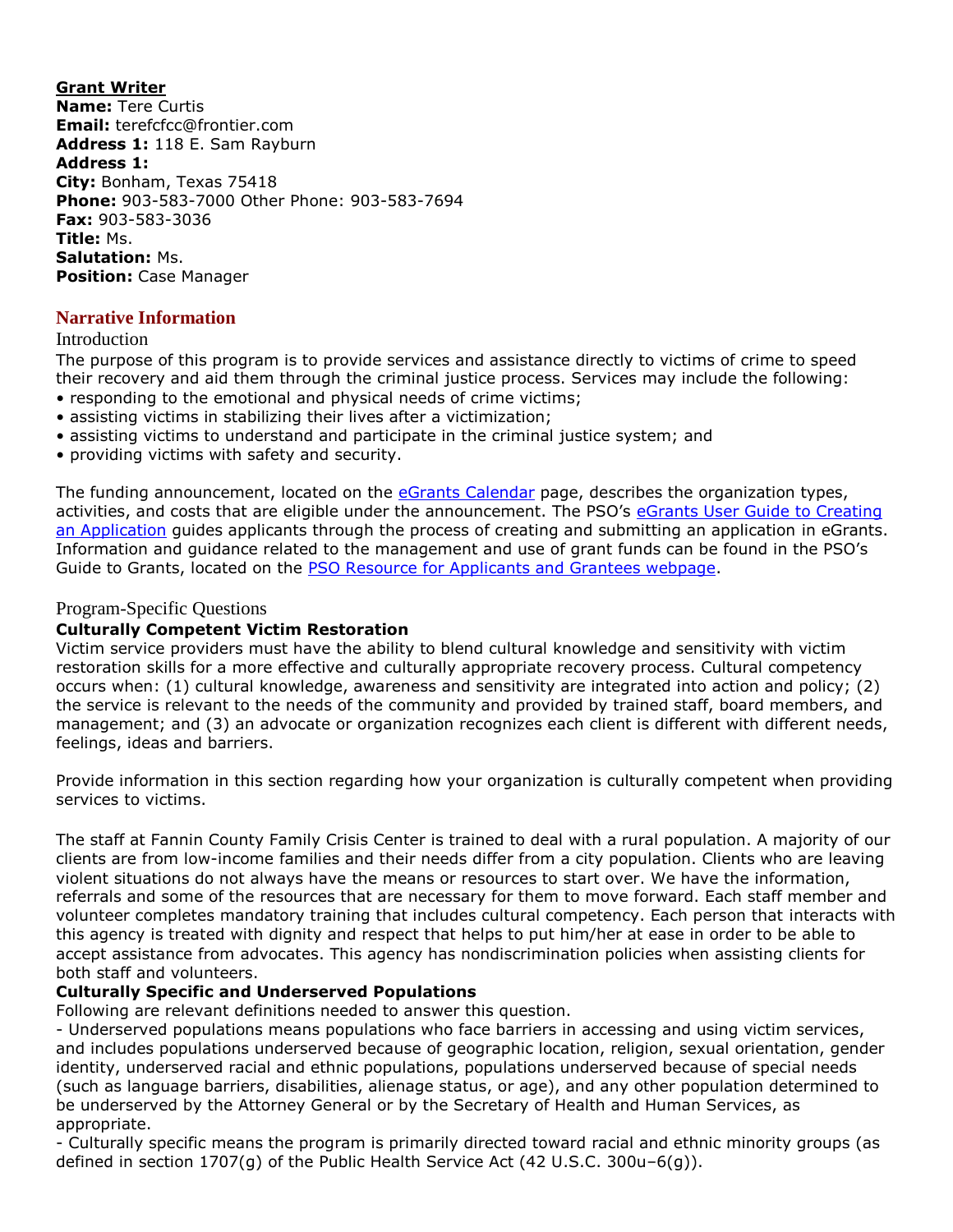- Racial and ethnic minority group means American Indians (including Alaska Natives, Eskimos, and Aleuts); Asian Americans; Native Hawaiians and other Pacific Islanders; Blacks; and Hispanics. - Hispanic means individuals whose origin is Mexican, Puerto Rican, Cuban, Central or South American, or any other Spanish-speaking country.

Does your program have a primary focus on serving a culturally specific population? (The organization must do more than merely provide services to an underserved population or culturally specific group; rather, the organization's primary focus must be on providing culturally competent services designed to meet the specific needs of the target population in order to justify a YES response in the section below.)

## **\_** Yes **X** No

If you answered **'YES'** above, you must explain in the box below how your organization's program is specifically designed to focus on and meet the needs of culturally specific populations. If this item does not apply enter **'N/A'**.

## N/A

**Certifications** 

In addition to the requirements found in existing statute, regulation, and the funding announcement, this program requires applicant organizations to certify compliance with the following:

## **Forensic Medical Examination Payments**

Health care facilities shall conduct a forensic medical examination of a victim of an alleged sexual assault if the victim arrived at the facility within 120 hours after the assault occurred and the victim consents to the examination. The victim is not required to participate in the investigation or prosecution of an offense as a condition of receiving a forensic medical examination, nor pay for the forensic examination or the evidence collection kit. Crime Victim Compensation funds may be used to pay for the medical portion of the exam unless the victim of sexual assault is required to seek reimbursement for the examination from their insurance carrier. If a health care facility does not provide diagnosis or treatment services for sexual assault victims, the facility is required to refer the victim to a facility that provides those services.

## **Confidentiality and Privacy**

Applicant agrees to maintain the confidentiality of client-counselor information and research data, as required by state and federal law. Personally identifying information or individual information collected in connection with services requested, utilized, or denied may not be disclosed; or, reveal individual client information without informed, written, reasonably time-limited consent of the person about whom information is sought. If release of information is compelled by statutory or court mandate, reasonable attempts to provide notice to victims affected by the disclosure of information will be made and steps necessary to protect the privacy and safety of the persons affected by the release of information will be taken.

## **Activities that Compromise Victim Safety and Recovery**

Applicant agrees to not engage in activities that jeopardize victim safety, deter or prevent physical or emotional healing for victims, or allow offenders to escape responsibility for their actions.

## **Polygraph Testing Prohibition**

A peace officer or attorney representing the state may not require an adult or child victim of an alleged sex offense to submit to a polygraph examination or other truth telling device as a condition for proceeding with the investigation of such an offense. In addition, the refusal of a victim to submit to a polygraph or other truth telling examination will not prevent the investigation, charging, or prosecution of an alleged sex offense or on the basis of the results of a polygraph examination.

## **Protection Orders**

Victims applying for a protective order or their attorney may not bear the costs associated with the filing of an order of protections.

## **Offender Firearm Prohibition**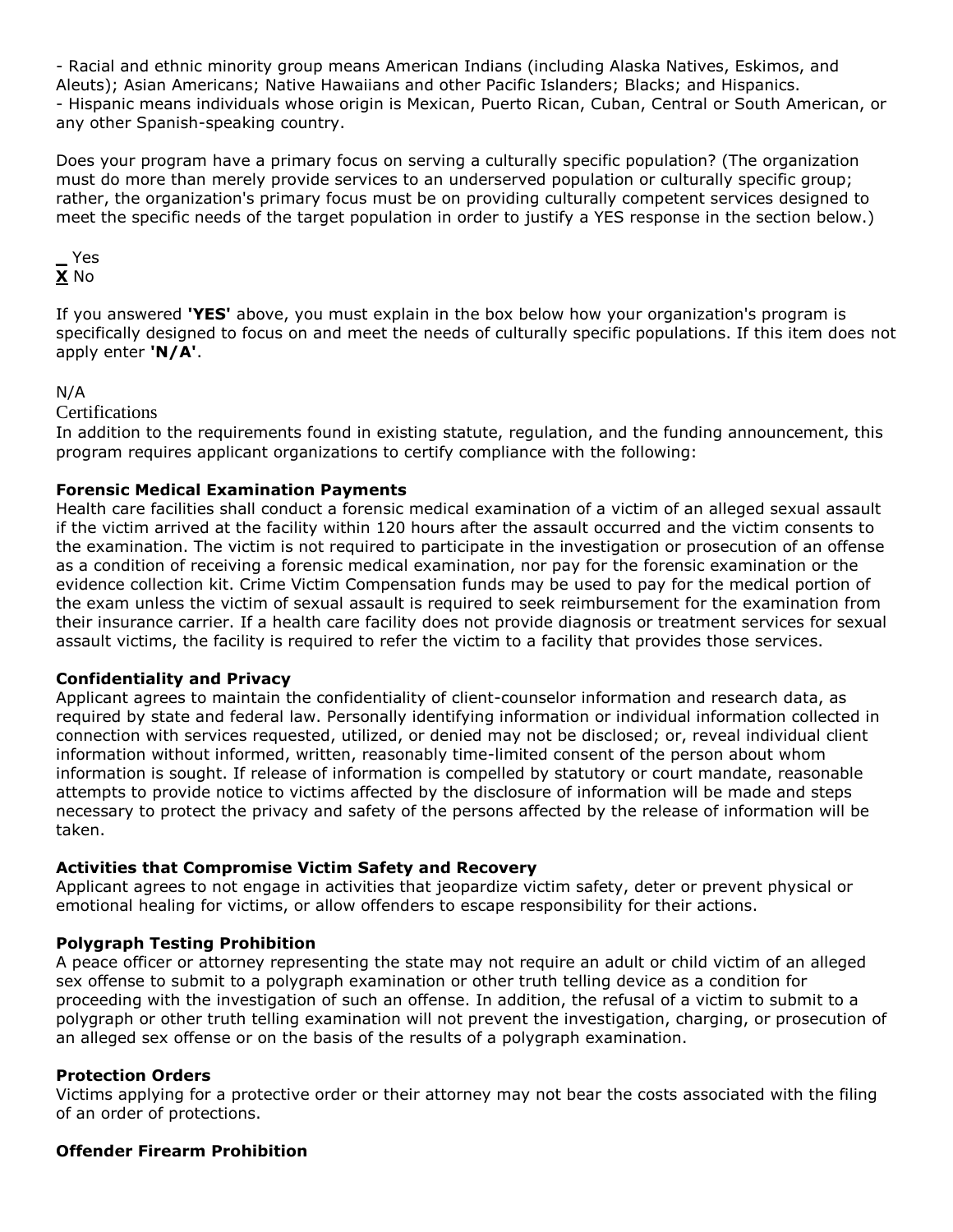The applicant certifies that its judicial administrative policies and practices include notification to domestic violence offenders of the requirements delineated in section 18 USC § 992(g)(8) and (g)(9).

## **Criminal Charges**

In connection with the prosecution of any misdemeanor or felony domestic violence offense, the victim may not bear the costs associated with the filing of criminal charges against a domestic violence offender, issuance or service of a warrant, or witness subpoena.

## **Cybersecurity Training Requirement**

Local units of governments must comply with the Cybersecurity Training requirements described in Section 772.012 and Section 2054.5191 of the Texas Government Code. Local governments determined to not be in compliance with the cybersecurity requirements required by Section 2054.5191 of the Texas Government Code are ineligible for OOG grant funds until the second anniversary of the date the local government is determined ineligible. Government entities must annually certify their compliance with the training requirements using the Cybersecurity Training Certification for State and Local Governments. A copy of the Training Certification must be uploaded to your eGrants application. For more information or to access available training programs, visit the Texas Department of Information Resources Statewide Cybersecurity Awareness Training page.

## **Criminal History Reporting**

Entities receiving funds from PSO must be located in a county that has an average of 90% or above on both adult and juvenile dispositions entered into the computerized criminal history database maintained by the Texas Department of Public Safety (DPS) as directed in the *Texas Code of Criminal Procedure, Chapter 66*. The disposition completeness percentage is defined as the percentage of arrest charges a county reports to DPS for which a disposition has been subsequently reported and entered into the computerized criminal history system.

Counties applying for grant awards from the Office of the Governor must commit that the county will report at least 90% of convictions within five business days to the Criminal Justice Information System at the Department of Public Safety.

#### **Uniform Crime Reporting (UCR)**

Eligible applicants operating a law enforcement agency must be current on reporting complete UCR data and the Texas specific reporting mandated by 411.042 TGC, to the Texas Department of Public Safety (DPS) for inclusion in the annual Crime in Texas (CIT) publication. To be considered eligible for funding, applicants must have submitted a full twelve months of accurate data to DPS for the most recent calendar year by the deadline(s) established by DPS. Due to the importance of timely reporting, applicants are required to submit complete and accurate UCR data, as well as the Texas-mandated reporting, on a no less than monthly basis and respond promptly to requests from DPS related to the data submitted.

#### **Immigration Legal Services**

PSO prioritizes funding of projects that provide a full spectrum of counseling, crisis services, and other direct victim services. PSO will not fund projects that focus primarily on immigration legal services and do not provide a significant level of other types of victim services.

#### **Discrimination**

Applicant agrees not to discriminate against victims because they disagree with the State's prosecution of the criminal case.

#### **Records**

Applicant agrees to maintain daily time and attendance records specifying the time devoted to allowable victim services.

#### **Volunteers**

If awarded VOCA funds, applicant agrees to use volunteers to support either the project or other agencywide services/activities, unless PSO determines that a compelling reason exists to waive this requirement.

#### **Crime Victims' Compensation**

Applicant agrees to assist crime victims in applying for crime victims' compensation benefits.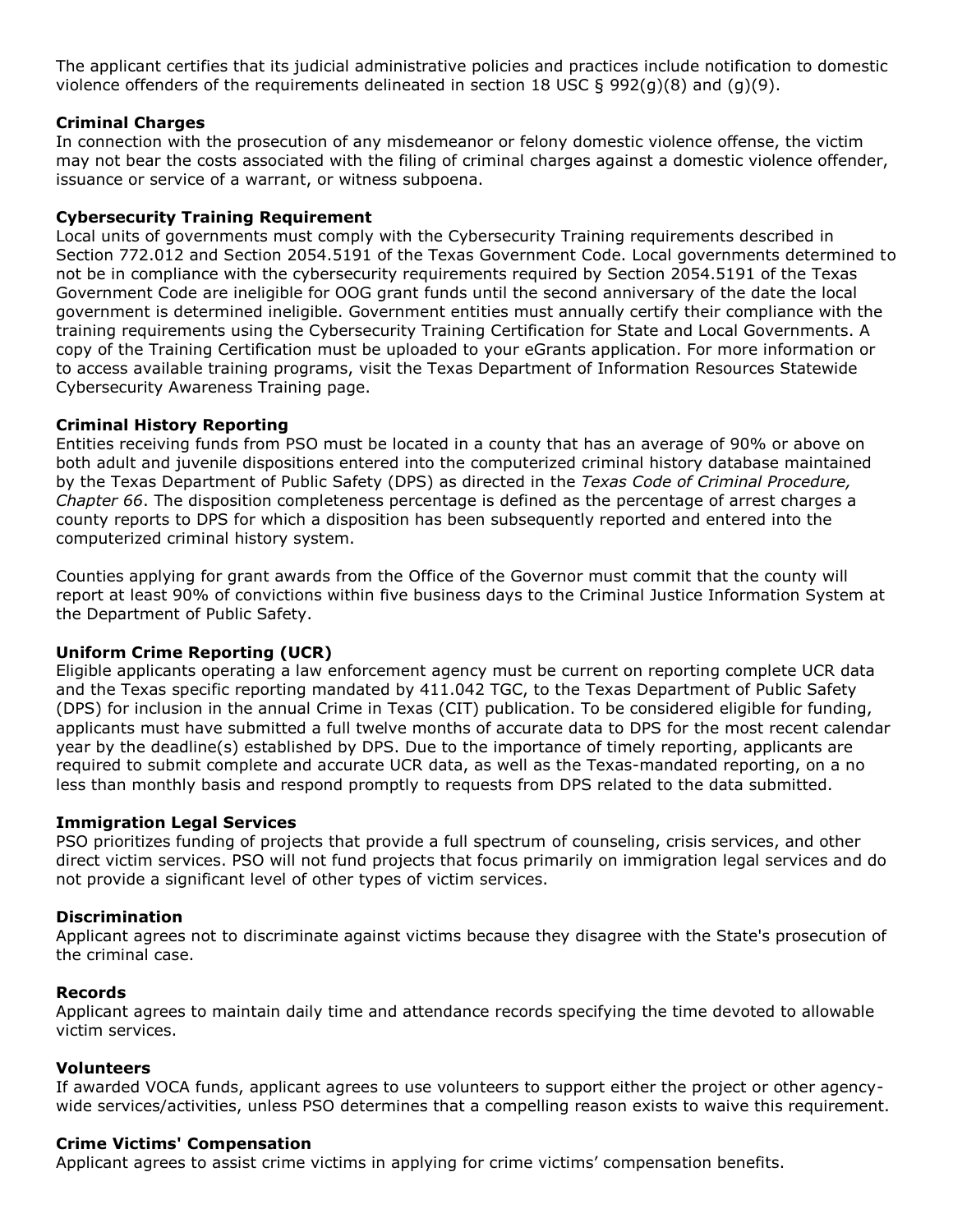#### **Community Efforts**

Applicant agrees to promote community efforts to aid crime victims. Applicants should promote, within the community, coordinated public and private efforts to aid crime victims. Coordination efforts qualify an organization to receive these funds, but are not activities that can be supported with these funds.

## **Civil Rights Information**

Applicant agrees to maintain statutorily required civil rights statistics on victims served by race, national origin, sex, age, and disability of victims served, within the timeframe established by PSO. This requirement is waived when providing services, such as telephone counseling, where soliciting the information may be inappropriate or offensive to the crime victim.

## **Victims of Federal Crime**

Applicant agrees to provide equal services to victims of federal crime. (Note: Victim of federal crime is a victim of an offense that violates a federal criminal statute or regulation; federal crimes also include crimes that occur in an area where the federal government has jurisdiction, such as Indian reservations, some national parks, some federal buildings, and military installations.)

#### **No Charge**

Applicant agrees to provide grant-funded services at no charge to victims of crime. Applicants are also prohibited from billing Crime Victims Compensation, private insurance, Medicaid, or Medicare for services provided using VOCA funds.

## **Effective Services**

Applicants applying for funds to provide victim services must demonstrate a record of providing effective services to crime victims. (See "Eligible Organizations" in the Funding Announcement.)

## **College Campus Confidential Direct Services Providers**

All personnel compensated through OOG or match funds are Confidential Direct Service Providers that maintain victim's confidentiality for all case information (written or oral) and share information only at the victim's request and with the victim's informed consent, except when release of information is required by law. Confidential Direct Service Providers compensated with grant funds shall not be required to disclose client or case information to any entity, including a campus Title IX officer or coordinator, except when release of information is required by law. A victim may not be coerced or required to file a report or disclose information regarding their victimization with any entity as a condition of receiving services from a Confidential Direct Service Provider.

Failure to comply with this certification may result in PSO, at its sole discretion, withholding reimbursement on personnel line items contained in the program budget until satisfactory evidence of compliance is provided.

#### **Compliance with State and Federal Laws, Programs and Procedures**

Local units of government, including cities, counties and other general purpose political subdivisions, as appropriate, and institutions of higher education that operate a law enforcement agency, must comply with all aspects of the programs and procedures utilized by the U.S. Department of Homeland Security ("DHS") to: (1) notify DHS of all information requested by DHS related to illegal aliens in Agency's custody; and (2) detain such illegal aliens in accordance with requests by DHS. Additionally, counties and municipalities may NOT have in effect, purport to have in effect, or make themselves subject to or bound by, any law, rule, policy, or practice (written or unwritten) that would: (1) require or authorize the public disclosure of federal law enforcement information in order to conceal, harbor, or shield from detection fugitives from justice or aliens illegally in the United States; or (2) impede federal officers from exercising authority under 8 U.S.C. § 1226(a), § 1226(c), § 1231(a), § 1357(a), § 1366(1), or § 1366(3). Lastly, eligible applicants must comply with all provisions, policies, and penalties found in Chapter 752, Subchapter C of the Texas Government Code.

Each local unit of government, and institution of higher education that operates a law enforcement agency, must download, complete and then upload into eGrants the [CEO/Law Enforcement Certifications](file:///C:/Users/mharp/fundopp.aspx%3fname=CEO-LE_Cert-Assurances_Form-Blank.pdf&type=2)  [and Assurances Form](file:///C:/Users/mharp/fundopp.aspx%3fname=CEO-LE_Cert-Assurances_Form-Blank.pdf&type=2) certifying compliance with federal and state immigration enforcement requirements.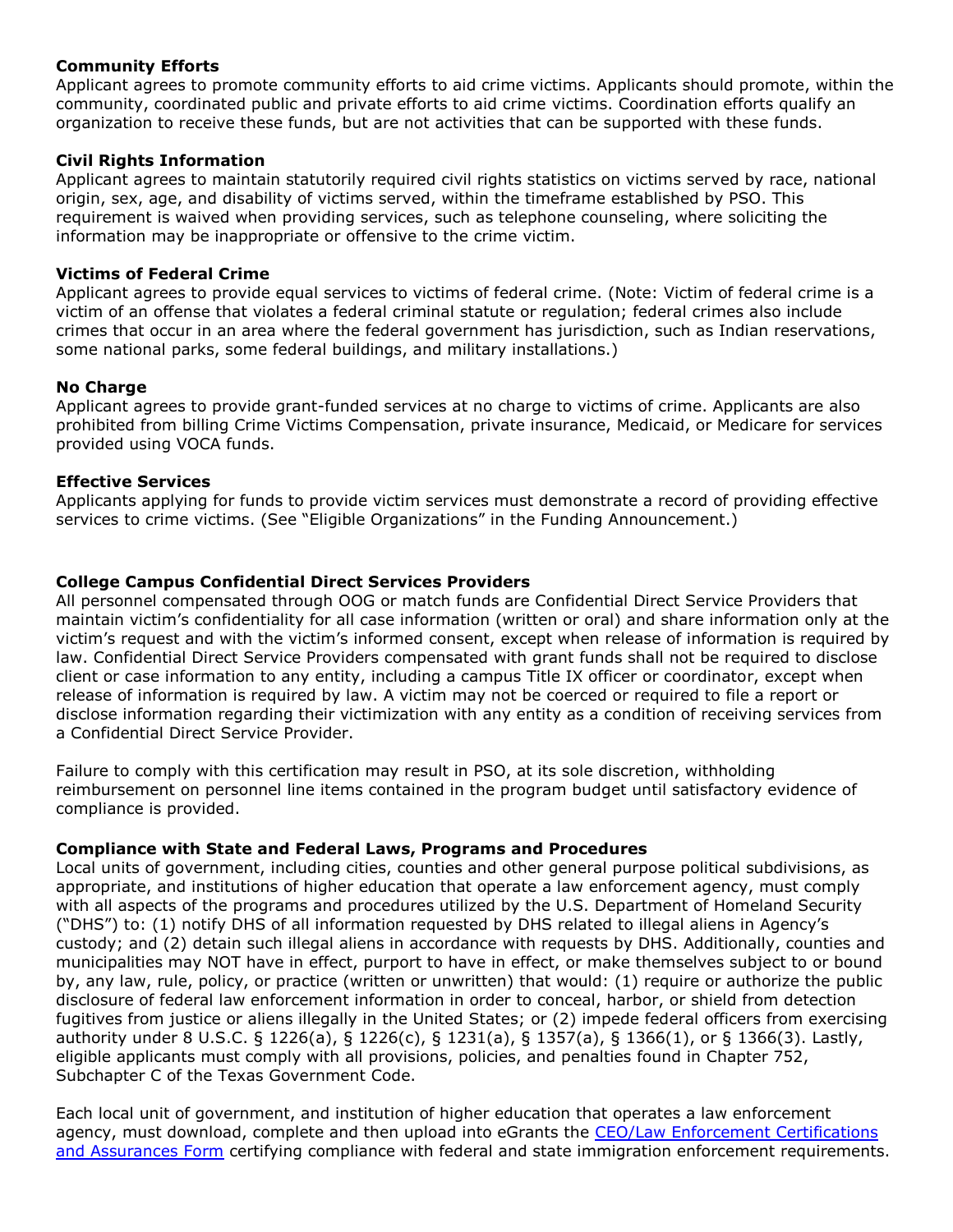This Form is required for each application submitted to PSO and is active until August 31, 2023 or the end of the grant period, whichever is later.

## **Civil Rights Liaison**

A civil rights liaison who will serve as the grantee's civil rights point of contact and who will be responsible for ensuring that the grantee meets all applicable civil rights requirements must be designated. The designee will act as the grantee's liaison in civil rights matters with PSO and with the federal Office of Justice Programs.

Enter the Name of the Civil Rights Liaison:

Tere Curtis Enter the Address for the Civil Rights Liaison:

118 East Sam Rayburn Drive Bonham, TX 75418-4333 Enter the Phone Number for the Civil Rights Liaison [(999) 999-9999 x9999]:

(903) 583-7694

Each applicant agency must certify to the specific requirements detailed above as well as to comply with all requirements within the PSO Funding Announcement, the *Guide to Grants*, the *Grantee Conditions and Responsibilities*, any authorizing or applicable state and federal statutes and regulations to be eligible for this program.

## **X I certify to all of the application content & requirements.**

## **Project Abstract :**

Fannin County is a rural county with largely low-income residents. When residents become victims of violent crimes, the act of reporting and/or seeking services becomes laborious because of their rural location and hesitancy to get involved in the criminal justice system. When an advocate can provide necessary services, the process becomes less stressful. With a reporting rate of 750 it is logical that the actual rate of crime is much higher. The goal is to provide services and support to as many of these victims as possible, whether they choose to report their crime to law enforcement or not. Advocates can help them navigate through the criminal justice system and their own emotional process to become strong, confident and competent citizens of this community.

#### **Problem Statement :**

The core underlying problem in Fannin County is that rural victims have little knowledge of the resources and assistance available to them and are reluctant to accept them. This project will target rural victims of violent crimes. A large portion of these victims are isolated, low to no income, have very little secondary education, have low self-esteem due to their circumstances and have little to no support from friends and family. These victims have a historically low reporting rate.

#### **Supporting Data :**

Fannin County Family Crisis Center has a proven record of providing services to 250-600 clients per year. According to 2019 (The latest data available at this time) statistics given by local law enforcement (city and county) approximately 700 violent crimes were reported throughout the county. According the Texas Association of Counties 36,172 citizens live in this county and 175 of them are registered sex offenders. This agency is the only agency in Fannin County that provides services to adult victims of crime and their families. These factors demonstrate that there is a need for funding to provide services to rural victims of violent crimes.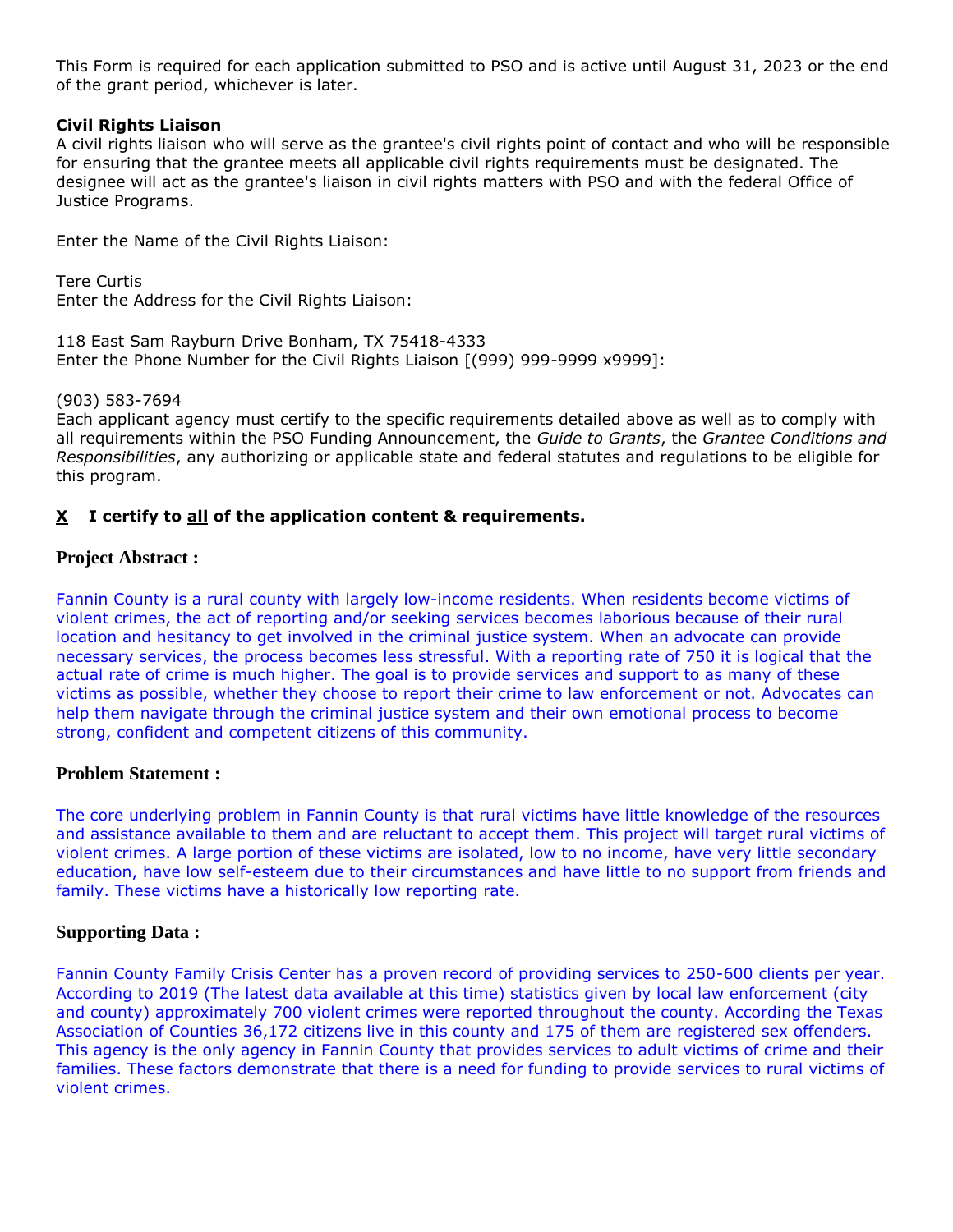## **Project Approach & Activities:**

Victim Issues Priority A: Provide direct services to victims of crime to help aid in their recovery, understanding of their rights and provide assistance through the medical and criminal justice process when necessary/wanted. Priority B: Combat family violence and other violent crimes by promoting comprehensive victim restoration through advocacy and the development and strengthening of effective law enforcement, prosecution and court strategies Activities that will be provided to help alleviate issues and assist in recovery are: 24 hour hotline answered by trained advocates, 24 hour face to face crisis intervention, assistance with protective orders, short and long term counseling, (the professional counselor uses Cognitive Behavioral Therapy, Stages of Change Therapy and is Solution focused), assistance with Crime Victims Compensation, Transportation and accompaniment to hospitals, law enforcement, court and other crime and restoration related appointments, public education/training and volunteer training. This agency and each staff member strives to tailor each service to each victim's need. Face to face services can be provided on site, or at another safe environment. Written and oral information is provided as well as group and one-on-one services.

## **Capacity & Capabilities:**

With funding from this grant the agency will have seven total employees. Four employees providing services with part of their time paid by this grant. Fannin County Family Crisis Center owns their building, keeps it in good condition, has an alarm system with a panic button and an exterior video camera on each exterior door. These things provide a safe, comfortable environment for clients to receive services. There is an agency owned vehicle to allow staff and volunteers the ability to assist clients who do not have transportation. This agency has a resource manual that is constantly updated to enable staff and volunteers to give clients referrals for services that cannot be provided at this center. Each staff member attends training from TAASA, TCFV and/or Crimes Against Women or some other professional training each year. Every staff member and volunteer attends mandatory training at the beginning of their affiliation with the center and quarterly trainings throughout the year. In this field the Director has 24 years' experience, the Case Manager has 11, the Legal Advocate has eight, the Volunteer Coordinator/Advocate has seven. Each staff member had experience in some kind of 'helping' field before employment at the agency. All of this ensures that advocates have the knowledge and ability to assist crime victims and their families in the best ways possible.

#### **Performance Management :**

The goal of this project is to reduce the stress that victims of violent crimes feel when dealing with these situations. By providing emergency and follow-up services to victims their families, whether reported to law enforcement or not, this goal can be accomplished. This project will support victims by providing a 24 hour hotline, crisis intervention, assistance with: protective orders, crime victims' compensation, information and referral for other community services and professional counseling, support groups, transportation to safe shelter and venues related to victimization, volunteer training and outreach, parenting classes, domestic violence awareness classes and case management. These services will be provided on an as needed/desired basis both during the acute and the reorganization phase. Statistics will be kept in the Osnium system to measure output, outcomes will be measured by staff observation and client feedback. Our goal is to provide services to at least 100 victims and to reduce re-victimization of family violence and sexual assault by 25%. This can be measured by follow-up with clients, law enforcement and the court system.

## **Target Group :**

The target group for Fannin County Family Crisis Center is rural victims of violent crimes in and around Fannin County. The population of Fannin County (according to the Association of Texas Counties) is 36,172, with 76% being white, 12% Hispanic and 12% Black. 85% have reported graduating high school and 16% having advanced degrees. Per capita income just under \$27,112 with 14% at or below poverty. There are 899 square miles, the county seat and largest city is Bonham with a population of approximately 10,516, the next largest town has a population of 2,841.

## **Evidence-Based Practices:**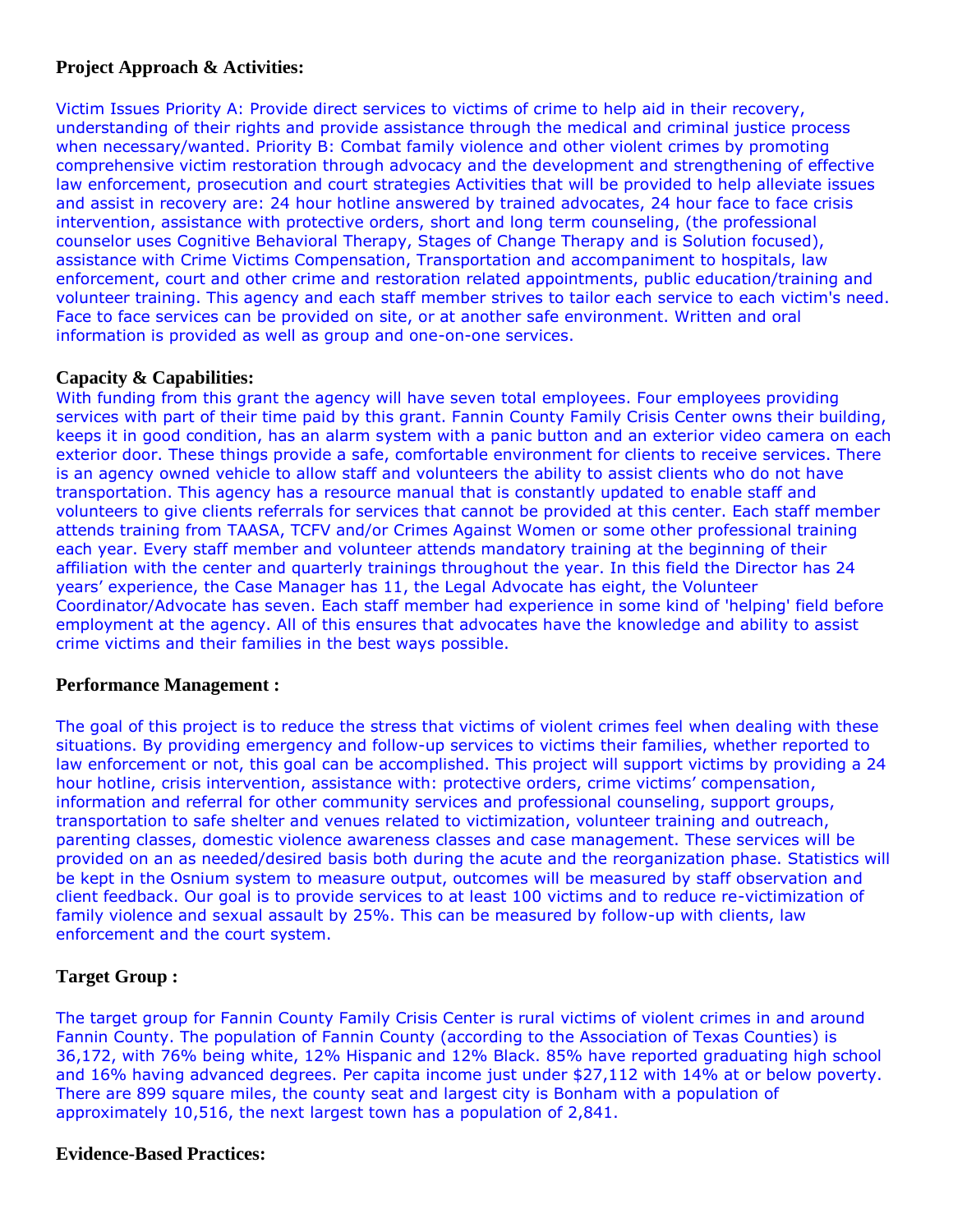Each staff member and volunteer at this agency has been fully trained to provide services to crime victims. Each attends seminars provided by professionals, such as employees of Texas Association Against Sexual Assault, Texas Council on Family Violence, National Network to End Family Violence and uses experience to evaluate practices and services. Advocates network with other agencies to exchange ideas and experiences in order to further evaluate services and trends in services. These services have been used for over 20 years to assist victims, with updates from current trends learned in training. It makes sense that a victim with an advocate would feel more comfortable than a victim who is alone. Campbell, 2006 states that "survivors consistently rated advocates as supportive and informative". Wasco, Campbell, Barnes and Ahrens 1999 found that victims who worked with an advocate experienced less distress after contacting the legal and medical systems.

## **Project Activities Information**

#### **Introduction**

This section contains questions about your project. It is very important for applicants to review their funding announcement for guidance on how to fill out this section. Unless otherwise specified, answers should be about the EXPECTED activities to occur during the project period.

| <b>ACTIVITY</b>                         |       | <b>PERCENTAGE: DESCRIPTION</b>                                                                                                                                                                                                                                                                                                                                                |
|-----------------------------------------|-------|-------------------------------------------------------------------------------------------------------------------------------------------------------------------------------------------------------------------------------------------------------------------------------------------------------------------------------------------------------------------------------|
| <b>Crisis Services</b>                  | 70.00 | Crisis services are immediate services to help alleviate the fear and<br>stress of victims of crimes. Those services include 24 hour hotline<br>answered by trained advocates, face to face crisis counseling,<br>accompaniment to law enforcement or medical facilities, transportation<br>to a safe environment, information and referral for other services                |
| Legal Advocacy                          | 5.00  | All advocates are trained to provide legal advocacy and there is one<br>dedicated legal advocate. Services provided are accompaniment to<br>court, to talk with attorneys, assistance with protective orders,<br>explanations of how the legal system works and what to expect next,<br>assistance with Impact Statements and assistance with Crime Victims'<br>Compensation. |
| Peer Support<br>Groups                  | 10.00 | Peer Support Groups are offered for Parenting, Domestic Violence,<br>(understanding the harm it can do to the family) and victim self<br>esteem.                                                                                                                                                                                                                              |
| Program<br>Evaluation and<br>Assessment | 5.00  | A survey is provided to each client to be assess whether clients are<br>receiving what they need to work through their situations. In that way<br>advocates can either keep doing what the are already doing or get<br>more information to assist in better ways.                                                                                                             |
| Protective Order<br>Assistance          | 10.00 | All advocates are trained to help with protective orders and can<br>accompany clients through the process. There is a legal advocate on<br>staff that actually assists with the forms and files them at the Criminal<br>District Attorney's Office. Each client receives an explanation of how<br>the entire process works and what to expect.                                |

#### **Selected Project Activities:**

## **CJD Purpose Areas**

| <b>PERCENT DEDICATED</b> | <b>PURPOSE AREA</b> | <b>PURPOSE AREA DESCRIPTION</b> |
|--------------------------|---------------------|---------------------------------|
|                          |                     |                                 |

## **Measures Information**

Objective Output Measures

| <b>ILEVEL</b> | <b>OUTPUT MEASURE</b> | <b>ITARGET</b> |
|---------------|-----------------------|----------------|
|---------------|-----------------------|----------------|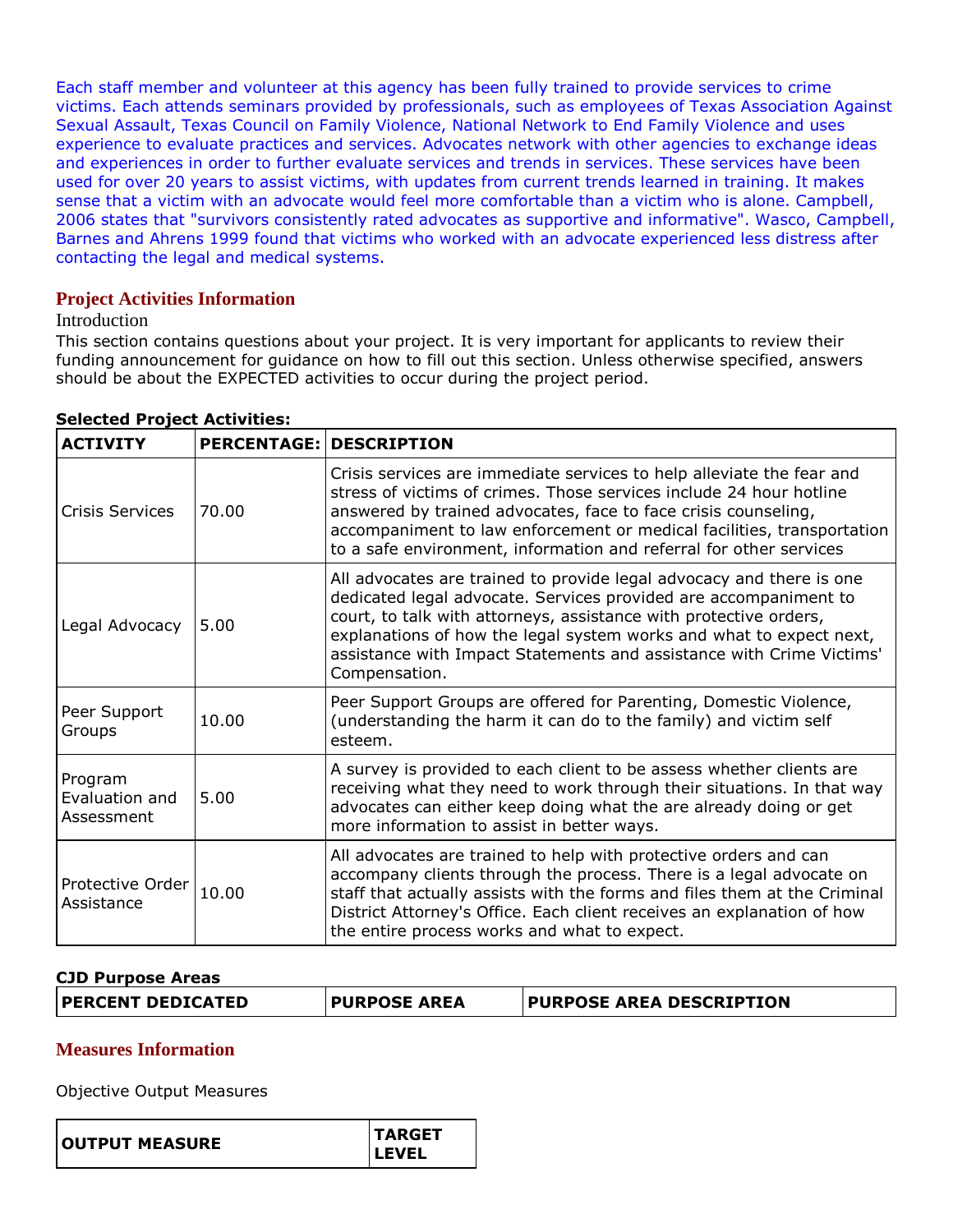| Number of final protective orders<br>granted / obtained.           | 5   |
|--------------------------------------------------------------------|-----|
| Number of final protective orders<br>requested.                    | 10  |
| Number of programs assessed.                                       | 3   |
| Number of support group sessions<br>held.                          | 10  |
| Number of survivors assisted through<br>the legal process.         | 15  |
| Number of survivors participating in<br>support groups.            | 10  |
| Number of survivors receiving crisis<br>counseling.                | 100 |
| Number of temporary protective<br>orders granted / obtained.       | 10  |
| Number of temporary protective<br>orders requested.                | 10  |
| Number of times survivors are<br>accompanied to court.             | 15  |
| Number of victims / survivors seeking<br>services who were served. | 100 |
| Number of victims seeking services<br>who were not served.         | 0   |

Objective Outcome Measures

|  | <b>OUTCOME MEASURE</b> | <b>TARGET LEVEL</b> |
|--|------------------------|---------------------|
|--|------------------------|---------------------|

Custom Output Measures

**CUSTOM OUTPUT MEASURE TARGET LEVEL**

Custom Outcome Measures

**CUSTOM OUTCOME MEASURE TARGET LEVEL**

Resolution from Governing Body

Applications from nonprofit corporations, local units of governments, and other political subdivisions must include a [resolution](file:///C:/Users/mharp/FileDirectory/OOG_Sample_Resolution.doc) that contains the following:

- 1. Authorization by your governing body for the submission of the application to the Public Safety Office (PSO) that clearly identifies the name of the project for which funding is requested;
- 2. A commitment to provide all applicable matching funds;
- 3. A designation of the name and/or title of an authorized official who is given the authority to apply for, accept, reject, alter, or terminate a grant (Note: If a name is provided, you must update the PSO should the official change during the grant period.); and
- 4. A written assurance that, in the event of loss or misuse of grant funds, the governing body will return all funds to PSO.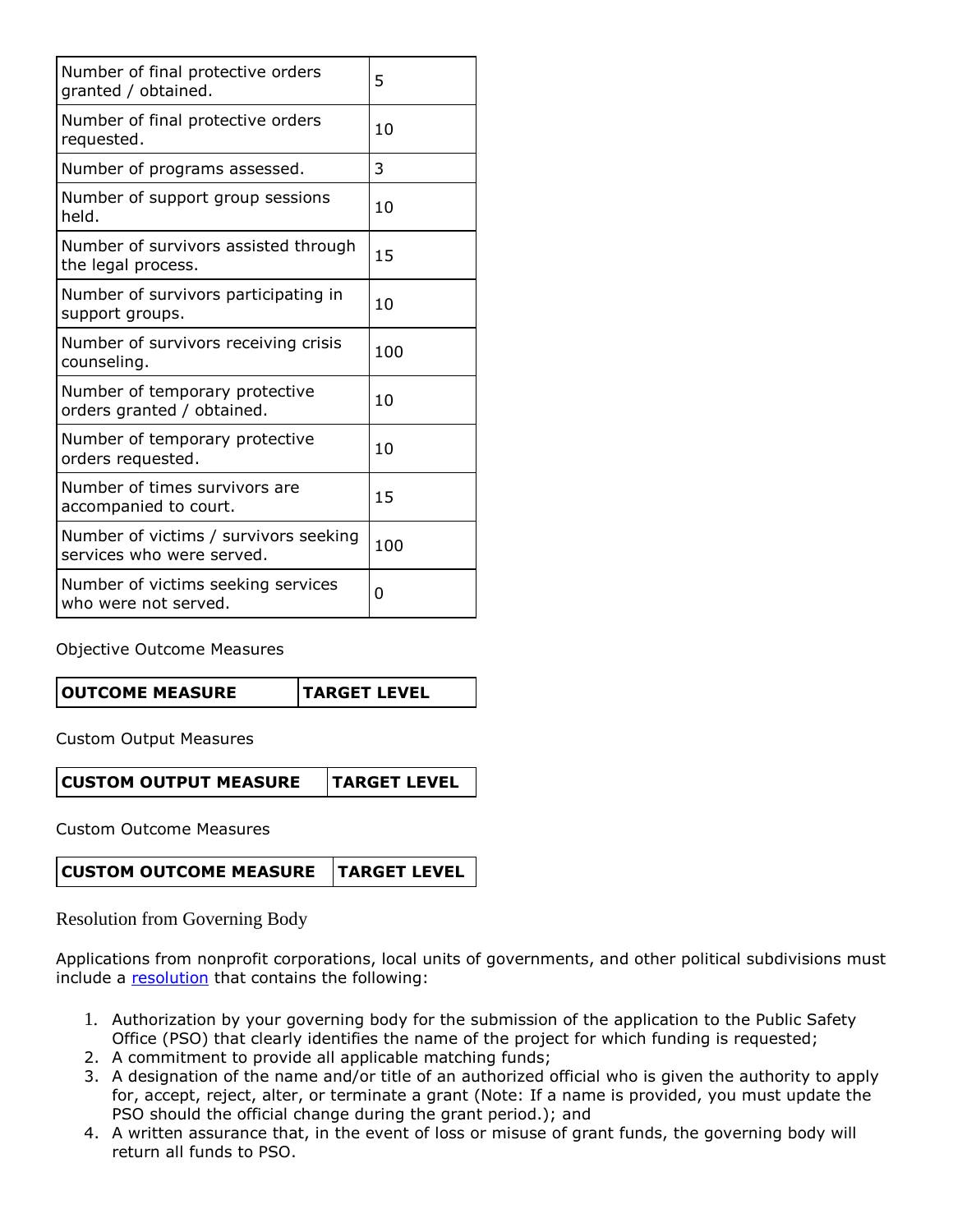Upon approval from your agency's governing body, upload the approved resolution to eGrants by clicking on the **Upload Files** sub-tab located in the **Summary** tab.

Contract Compliance

Will PSO grant funds be used to support any contracts for professional services?

Select the appropriate response:

**X** Yes **\_** No

For applicant agencies that selected **Yes** above, describe how you will monitor the activities of the subcontractor(s) for compliance with the contract provisions (including equipment purchases), deliverables, and all applicable statutes, rules, regulations, and guidelines governing this project.

Enter a description for monitoring contract compliance:

Bookkeeping and tax preparation will be completed by a CPA firm that has provided services to this agency since it's inception 25 years ago. As an oversight, Fannin County Family Crisis Center has an independent audit every year from a different CPA firm This is not paid for using PSO funding. This agency also contracts with two security services. SSD Alarms for the building alarm system and ADT for video surveillance. The only way to monitor those services is by assuring the equipment is working properly. The Director will monitor the housekeeping service each week.

Lobbying

For applicant agencies requesting grant funds in excess of \$100,000, have any federally appropriated funds been paid or will be paid to any person for influencing or attempting to influence an officer or employee of any agency, a member of Congress, an officer or employee of Congress, or an employee of a member of Congress in connection with the awarding of any federal contract, the making of any federal grant, the making of any federal loan, the entering into of any cooperative agreement, and the extension, continuation, renewal, amendment, or modification of any federal contract, grant loan, or cooperative agreement?

Select the appropriate response:

**\_** Yes **\_** No **X** N/A

For applicant agencies that selected either **No** or **N/A** above, have any non-federal funds been paid or will be paid to any person for influencing or attempting to influence an officer or employee of any agency, a member of Congress, an officer or employee of Congress in connection with this federal contract, loan, or cooperative agreement?

Select the appropriate response:

**\_** Yes **\_** No **X** N/A

Fiscal Year Provide the begin and end date for the applicant agency's fiscal year (e.g., 09/01/20xx to 08/31/20xx).

Enter the Begin Date [mm/dd/yyyy]:

9/1/2022 Enter the End Date [mm/dd/yyyy]: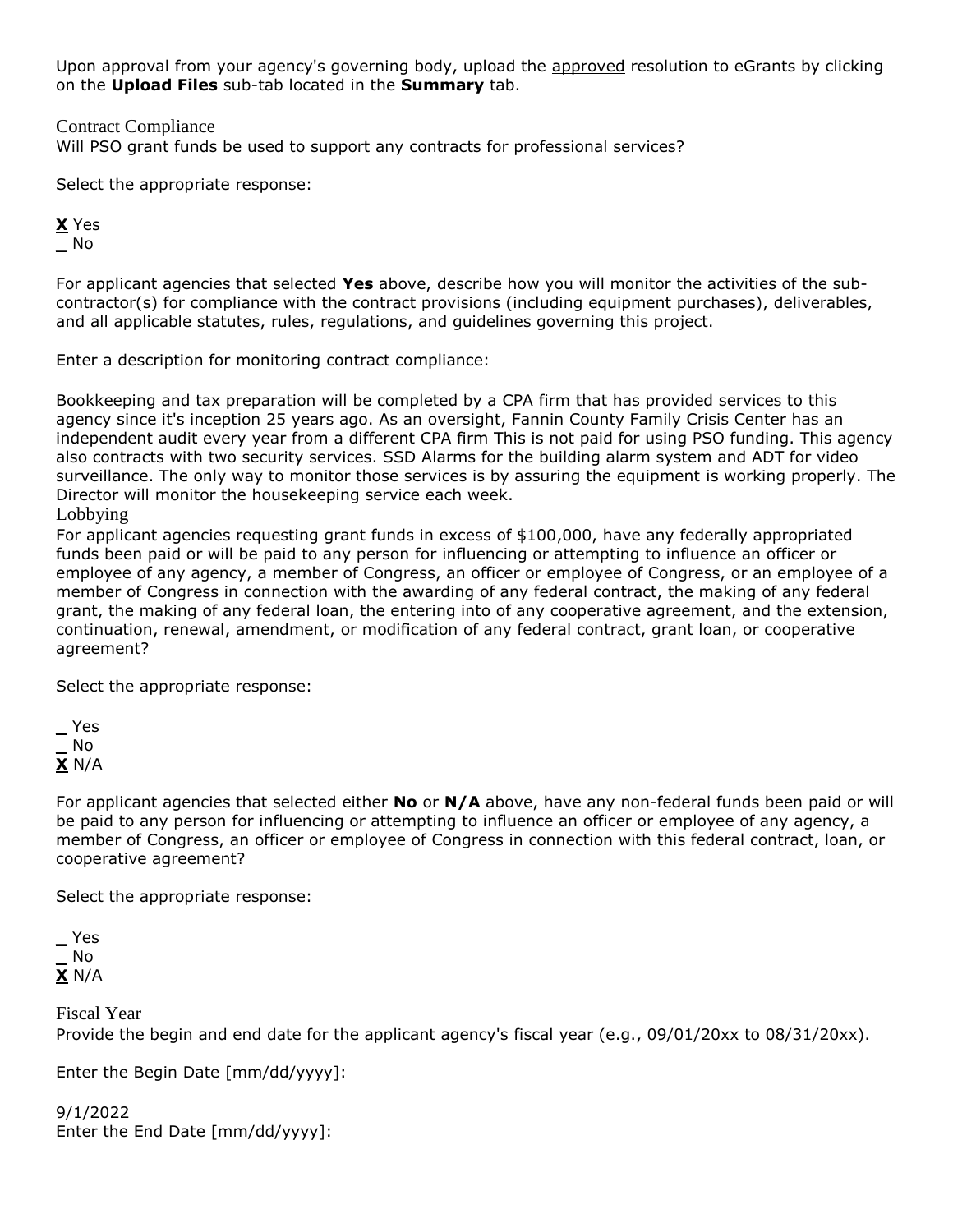## 8/31/2023

Sources of Financial Support

Each applicant must provide the amount of grant funds expended during the most recently completed fiscal year for the following sources:

Enter the amount (in Whole Dollars \$) of Federal Grant Funds expended:

96241

Enter the amount (in Whole Dollars \$) of State Grant Funds expended:

### 240228

Single Audit

Applicants who expend less than \$750,000 in federal grant funding or less than \$750,000 in state grant funding are exempt from the Single Audit Act and cannot charge audit costs to a PSO grant. However, PSO may require a limited scope audit as defined in 2 CFR Part 200, Subpart F - Audit Requirements.

Has the applicant agency expended federal grant funding of \$750,000 or more, or state grant funding of \$750,000 or more during the most recently completed fiscal year?

Select the appropriate response:

**\_** Yes **X** No

Applicant agencies that selected **Yes** above, provide the date of your organization's last annual single audit, performed by an independent auditor in accordance with the State of Texas Single Audit Circular; or CFR Part 200, Subpart F - Audit Requirements.

Enter the date of your last annual single audit:

Equal Employment Opportunity Plan

### **Compliance**

The EEOP certification information must be submitted to the Office of Civil Rights, Office of Justice Programs through their on-line [EEOP Reporting Tool.](https://ocr-eeop.ncjrs.gov/_layouts/15/eeopLogin2/customLogin.aspx?ReturnUrl=%2f_layouts%2f15%2fAuthenticate.aspx%3fSource%3d%252F&Source=%2F) For more information and guidance on how to complete and submit the federal EEOP certification information, please visit the US Department of Justice, Office of Justice Programs website at [https://ojp.gov/about/ocr/eeop.htm.](https://ojp.gov/about/ocr/eeop.htm)

## **Type I Entity**

Defined as an applicant that meets one or more of the following criteria:

- has less than 50 employees;
- is a non-profit organization;
- is a medical institution;
- is an Indian tribe;
- is an educational institution, or
- is receiving a single award of less than \$25,000.

#### **Requirements**

• The applicant agency is exempt from the requirement to prepare an EEOP because it is a Type I Entity as defined above, pursuant to 28 CFR 42, subpart E;

• the applicant will comply with applicable federal civil rights laws that prohibit discrimination in employment and in the delivery of services; and

• the applicant must submit EEOP Certification information the Office for Civil Rights (OCR) to claim the exemption from developing an EEOP.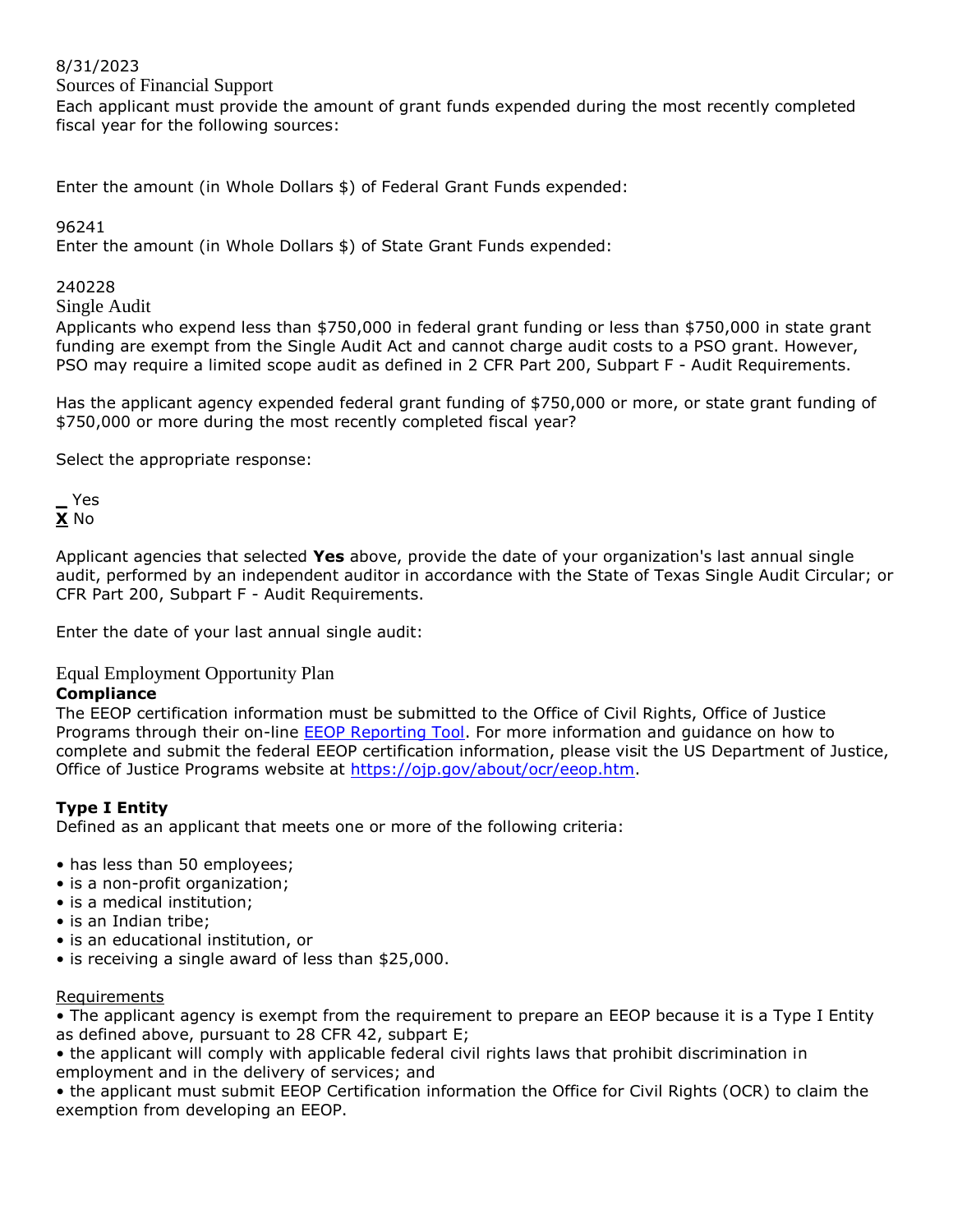# **Type II Entity**

Defined as an applicant that meets the following criteria:

• has 50 or more employees, and

• is receiving a single award of \$25,000 or more, but less than \$500,000.

## Requirements

• The applicant agency is required to formulate an EEOP in accordance with 28 CFR 42.301, subpart E;

• the EEOP is required to be formulated and signed into effect within the past two years by the proper authority;

• the EEOP is available for review by the public and employees or for review or audit by officials of OOG, OOG's designee, or the Office of Civil Rights, Office of Justice Programs, U.S. Department of Justice, as required by relevant laws and regulations;

• the applicant will comply with applicable federal civil rights laws that prohibit discrimination in employment and in the delivery of services;

• the applicant must submit EEOP information to the Office for Civil Rights (OCR) to claim the exemption from submitting an EEOP to OCR; and

• the EEOP is required to be on file with the applicant agency.

Enter the name of the person responsible for the EEOP and the address of the office where the EEOP is filed:

## **Type III Entity**

Defined as an applicant that is NOT a Type I or Type II Entity.

#### Requirements

• The EEOP is required to be formulated and signed into effect within the past two years by the proper authority;

• the EEOP has been submitted to the Office of Civil Rights (OCR), Office of Justice Programs, U.S. Department of Justice and has been approved by the OCR, or it will be submitted to the OCR for approval upon award of the grant, as required by relevant laws and regulations; and

• the applicant will comply with applicable federal civil rights laws that prohibit discrimination in employment and in the delivery of services; and

• the applicant must submit EEOP information to the Office for Civil Rights (OCR).

## **Certification**

Based on the definitions and requirements above, the applicant agency certifies to the following entity type:

**X** Type I Entity **\_** Type II Entity **\_** Type III Entity

#### Debarment

Each applicant agency will certify that it and its principals (as defined in 2 CFR Part 180.995): Are not presently debarred, suspended, proposed for debarment, declared ineligible, sentenced to a denial of Federal benefits by a State or Federal Court, or voluntarily excluded from participation in this transaction by any federal department or agency;

• Have not within a three-year period preceding this application been convicted of or had a civil judgment rendered against them for commission of fraud or a criminal offense in connection with obtaining, attempting to obtain, or performing a public (federal, state, or local) transaction or contract under a public transaction; violation of federal or state antitrust statutes or commission of embezzlement, theft, forgery, bribery, falsification or destruction of records, making false statements, or receiving stolen property; or Are not presently indicted for or otherwise criminally or civilly charged by a governmental entity (federal, state, or local) with commission of any of the offenses enumerated in the above bullet; and have not within a three-year period preceding this application had one or more public transactions (federal, state, or local) terminated for cause or default.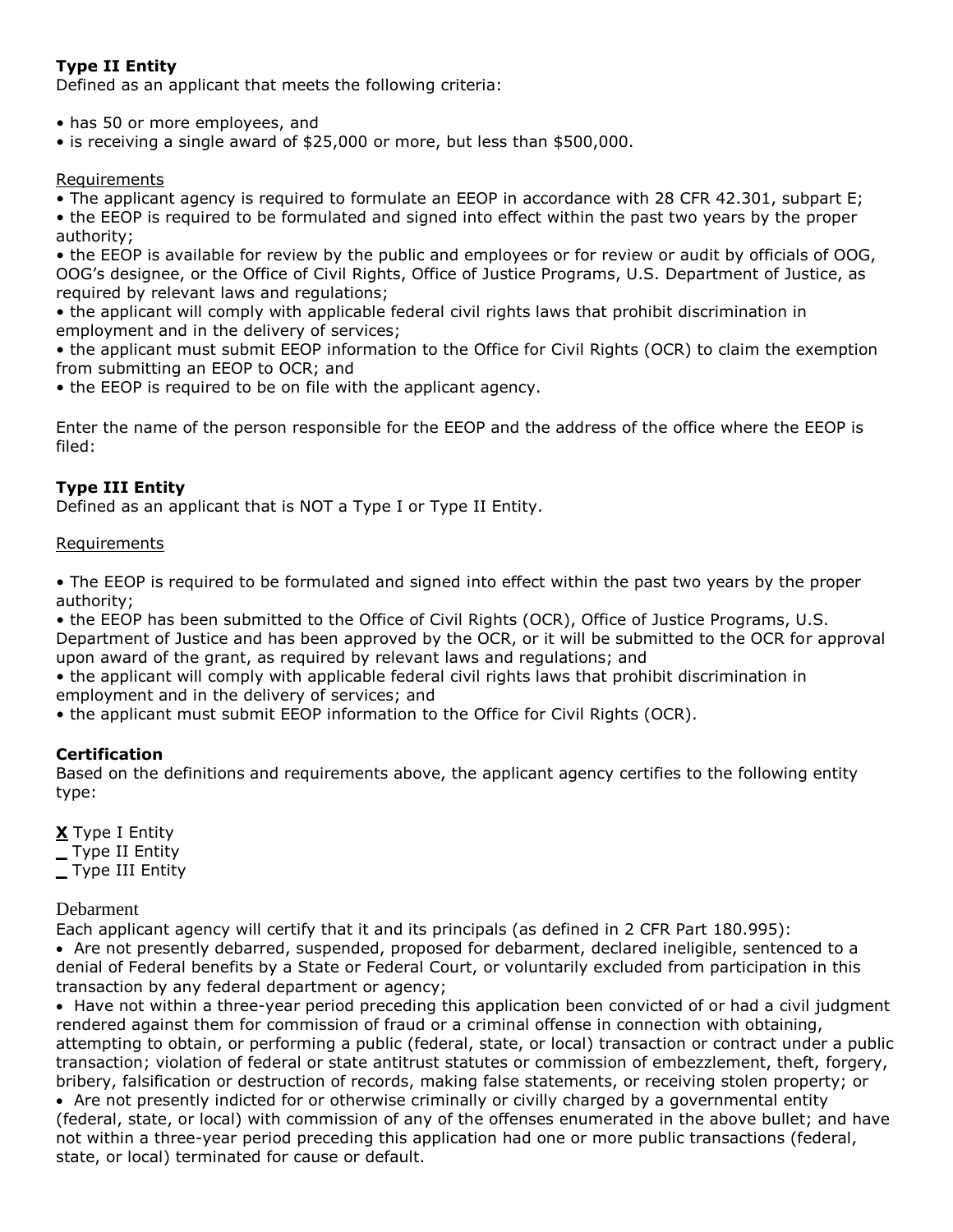Select the appropriate response:

**X** I Certify **\_** Unable to Certify

If you selected **Unable to Certify** above, please provide an explanation as to why the applicant agency cannot certify the statements.

## FFATA Certification

## **Certification of Recipient Highly Compensated Officers**

The Federal Funding Accountability and Transparency Act (FFATA) requires Prime Recipients (CJD) to report the names and total compensation of each of the five most highly compensated officers (a.k.a. positions) of each sub recipient organization for the most recently completed fiscal year preceding the year in which the grant is awarded if the subrecipient answers **YES** to the **FIRST** statement but **NO** to the **SECOND** statement listed below.

In the sub recipient's preceding completed fiscal year, did the sub recipient receive: (1) 80 percent or more of its annual gross revenue from Federal contracts (and subcontracts), loans, grants (and subgrants) and cooperative agreements; AND (2) \$25,000,000 or more in annual gross revenue from Federal contracts (and subcontracts), loans, grants (and subgrants) and cooperative agreements?



Does the public have access to information about the compensation of the senior executives through periodic reports filed under Section 13(a) or 15(d) of the Securities Exchange Act of 1934 (15 U.S.C. 78m(a), 78o(d)) or Section 6104 of the Internal Revenue Code of 1986?

## **\_** Yes **X** No

If you answered **YES** to the **FIRST** statement and **NO** to the **SECOND** statement, please provide the name and total compensation amount of each of the five most highly compensated officers (a.k.a. positions) within your agency for the current calendar year. If you answered NO to the first statement you are NOT required to provide the name and compensation amounts. NOTE: ''Total compensation'' means the complete pay package of each of the sub recipient's compensated officers, including all forms of money, benefits, services, and in-kind payments (see SEC Regulations: 17 CCR 229.402).

Position 1 - Name:

Position 1 - Total Compensation (\$):

 $\Omega$ 

Position 2 - Name:

Position 2 - Total Compensation (\$):

 $\Omega$ 

Position 3 - Name:

Position 3 - Total Compensation (\$):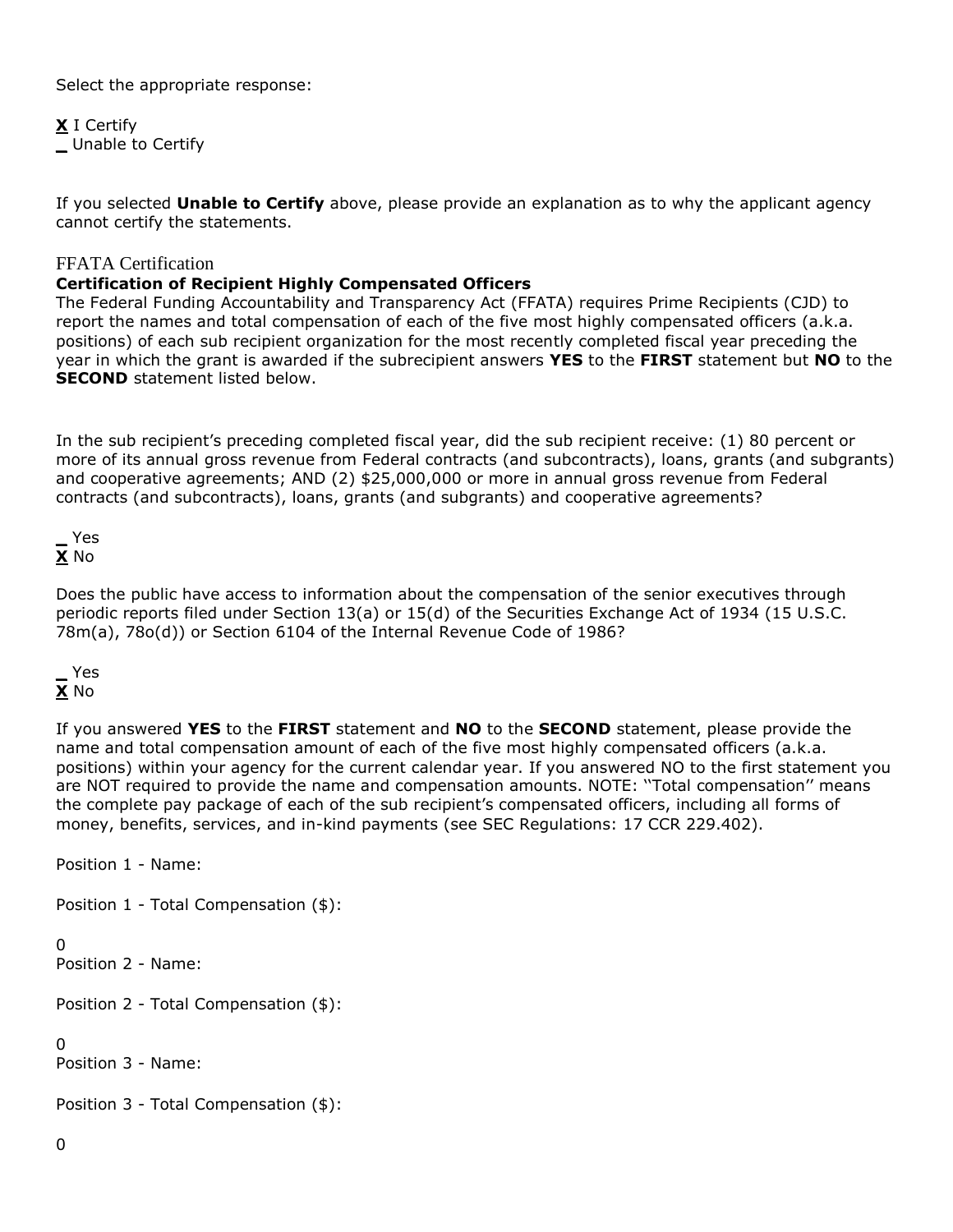Position 4 - Name:

Position 4 - Total Compensation (\$):

0

Position 5 - Name:

Position 5 - Total Compensation (\$):

 $\Omega$ 

## **Fiscal Capability Information**

Section 1: Organizational Information \*\*\* FOR PROFIT CORPORATIONS ONLY \*\*\*

Enter the following values in order to submit the application Enter the Year in which the Corporation was Founded: 0 Enter the Date that the IRS Letter Granted 501(c)(3) Tax Exemption Status: 01/01/1900 Enter the Employer Identification Number Assigned by the IRS: 0 Enter the Charter Number assigned by the Texas Secretary of State: 0

Enter the Year in which the Corporation was Founded:

1996

Enter the Date that the IRS Letter Granted 501(c)(3) Tax Exemption Status:

3/5/2001

Enter the Employer Identification Number Assigned by the IRS:

752680707

Enter the Charter Number assigned by the Texas Secretary of State:

141741301

Section 2: Accounting System

The grantee organization must incorporate an accounting system that will track direct and indirect costs for the organization (general ledger) as well as direct and indirect costs by project (project ledger). The grantee must establish a time and effort system to track personnel costs by project. This should be reported on an hourly basis, or in increments of an hour.

Is there a list of your organization's accounts identified by a specific number (i.e., a general ledger of accounts)?

Select the appropriate response:

**X** Yes **\_** No

Does the accounting system include a project ledger to record expenditures for each Program by required budget cost categories?

Select the appropriate response:

**X** Yes **\_** No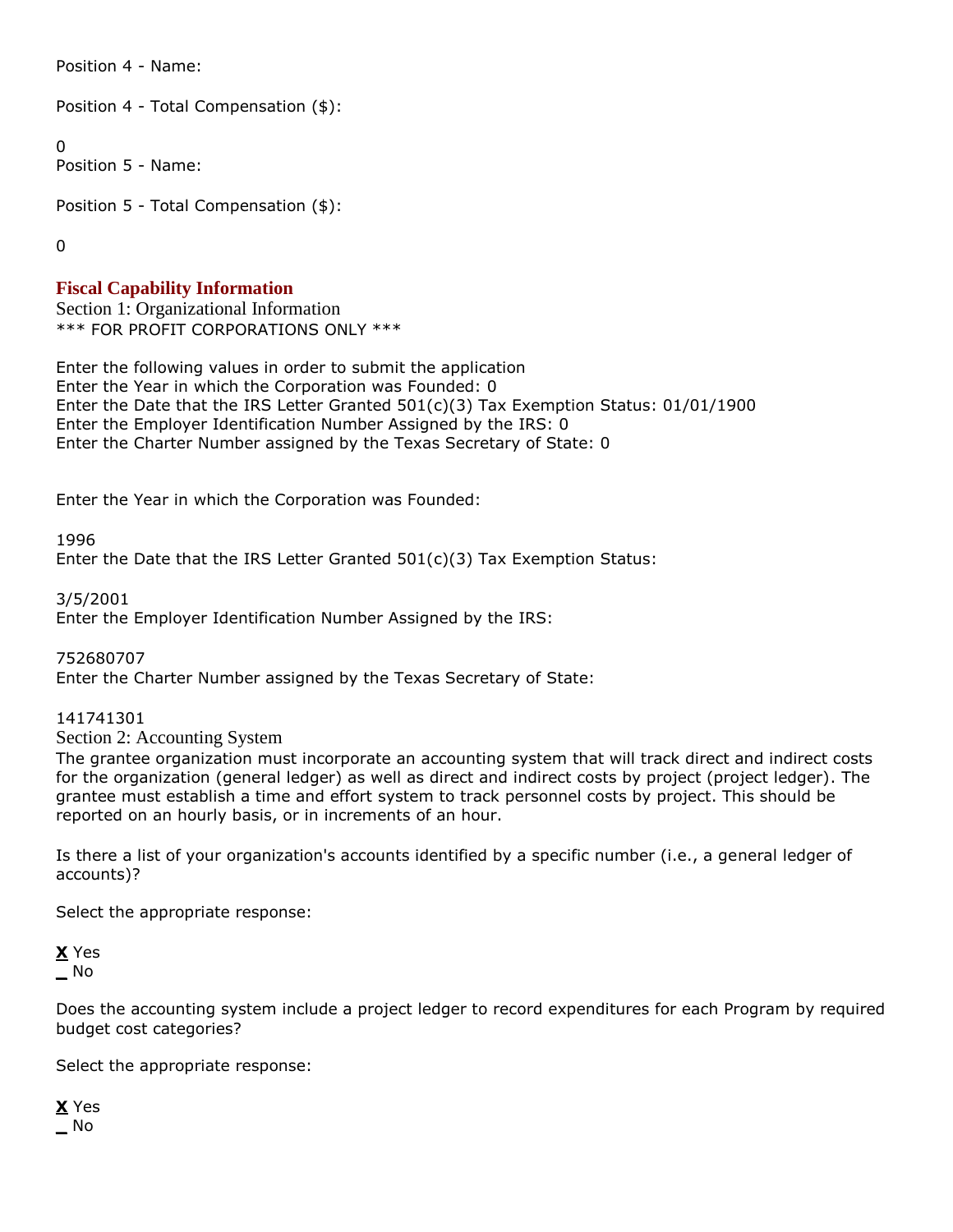Is there a timekeeping system that allows for grant personnel to identify activity and requires signatures by the employee and his or her supervisor?

Select the appropriate response:

## **X** Yes **\_** No

If you answered 'No' to any question above in the Accounting System section, in the space provided below explain what action will be taken to ensure accountability.

Enter your explanation:

## Section 3: Financial Capability

Grant agencies should prepare annual financial statements. At a minimum, current internal balance sheet and income statements are required. A balance sheet is a statement of financial position for a grant agency disclosing assets, liabilities, and retained earnings at a given point in time. An income statement is a summary of revenue and expenses for a grant agency during a fiscal year.

Has the grant agency undergone an independent audit?

Select the appropriate response:

**X** Yes **\_** No

Does the organization prepare financial statements at least annually?

Select the appropriate response:

## **X** Yes **\_** No

According to the organization's most recent Audit or Balance Sheet, are the current total assets greater than the liabilities?

Select the appropriate response:

**X** Yes **\_** No

If you selected 'No' to any question above under the Financial Capability section, in the space provided below explain what action will be taken to ensure accountability.

Enter your explanation:

Section 4: Budgetary Controls Grant agencies should establish a system to track expenditures against budget and / or funded amounts.

Are there budgetary controls in effect (e.g., comparison of budget with actual expenditures on a monthly basis) to include drawing down grant funds in excess of:

a) Total funds authorized on the Statement of Grant Award?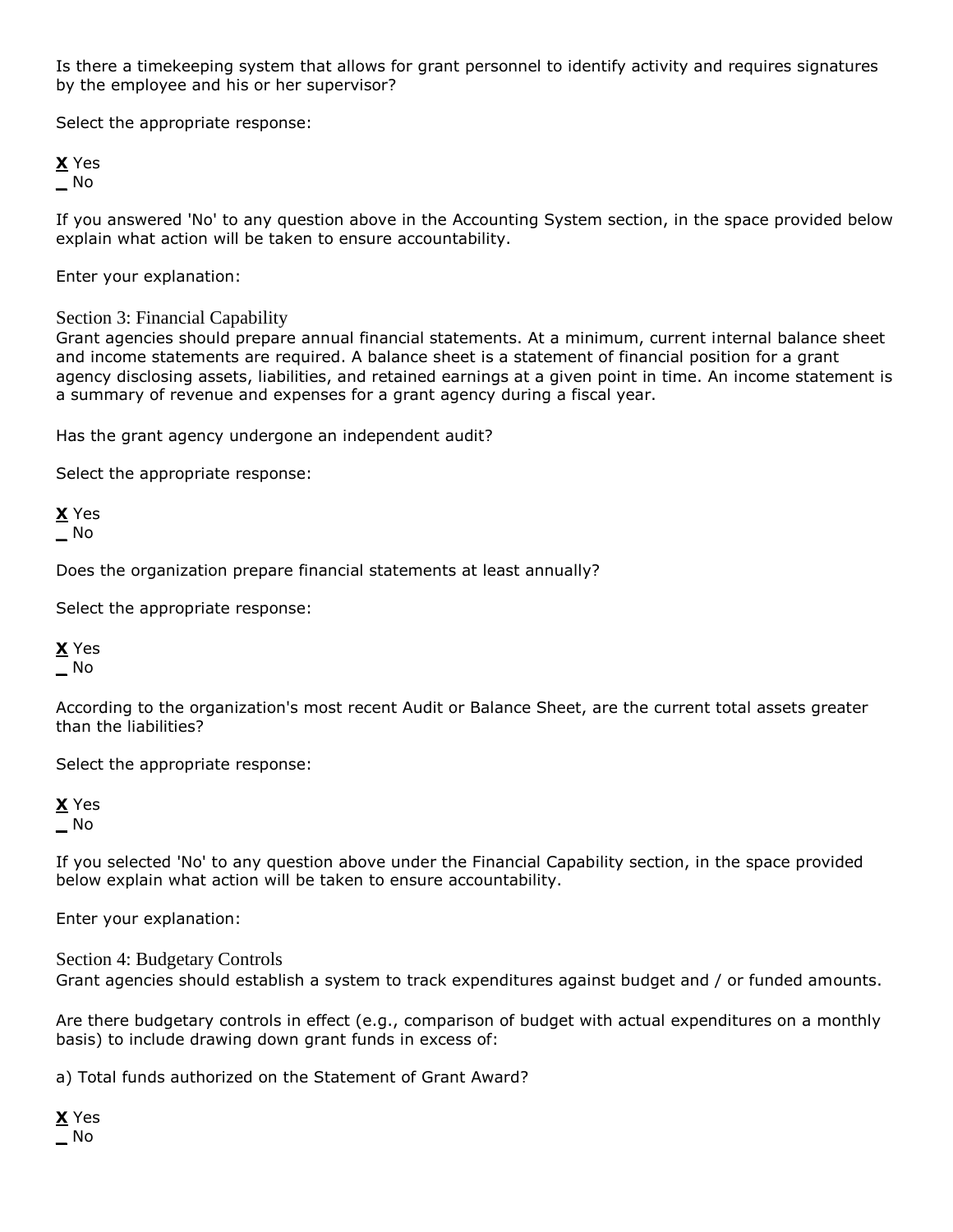b) Total funds available for any budget category as stipulated on the Statement of Grant Award?

**X** Yes **\_** No

If you selected 'No' to any question above under the Budgetary Controls section, in the space provided below please explain what action will be taken to ensure accountability.

Enter your explanation:

Section 5: Internal Controls

Grant agencies must safeguard cash receipts, disbursements, and ensure a segregation of duties exist. For example, one person should not have authorization to sign checks and make deposits.

Are accounting entries supported by appropriate documentation (e.g., purchase orders, vouchers, receipts, invoices)?

Select the appropriate response:

**X** Yes **\_** No

Is there separation of responsibility in the receipt, payment, and recording of costs?

Select the appropriate response:

**X** Yes **\_** No

If you selected 'No' to any question above under the Internal Controls section, in the space provided below please explain what action will be taken to ensure accountability.

Enter your explanation:

## **Budget Details Information Budget Information by Budget Line Item:**

| <b>CATEGORY</b> | <b>SUB</b><br><b>CATEGORY</b> | <b>DESCRIPTION</b>                                                                                                                                                                                                                                                                                                                                                                                                                                                                                                                                                             | 00G         | <b>CASH</b><br><b>MATCH</b> | IN-<br><b>KIND</b><br><b>MATCH</b> | <b>GPI</b> |                                          | <b>TOTAL UNIT/%</b> |
|-----------------|-------------------------------|--------------------------------------------------------------------------------------------------------------------------------------------------------------------------------------------------------------------------------------------------------------------------------------------------------------------------------------------------------------------------------------------------------------------------------------------------------------------------------------------------------------------------------------------------------------------------------|-------------|-----------------------------|------------------------------------|------------|------------------------------------------|---------------------|
| Personnel       | Advocate                      | Johnny Pairsh provides direct<br>services-including 24 hour<br>hotline coverage on a rotating<br>basis, crisis intervention,<br>assistance with protective<br>orders & Crime Victims'<br>Compensation claims, hospital,<br>law enforcement and court<br>accompaniment, transportation<br>to safe shelter, referrals for<br>other community services,<br>training for volunteers and the<br>public. Total salary and fringe<br>for this position for one year is<br>Salary $$44,150.939 + Fringe$<br>$$8,302.07 = $52,453.00$ Total<br>salary. \$52,453.00 X<br>20%=\$10,490.61 | \$10,490.61 | \$0.00                      |                                    |            | $$0.00 \,   \, $0.00 \,   \, $10,490.61$ | 20 <sup>1</sup>     |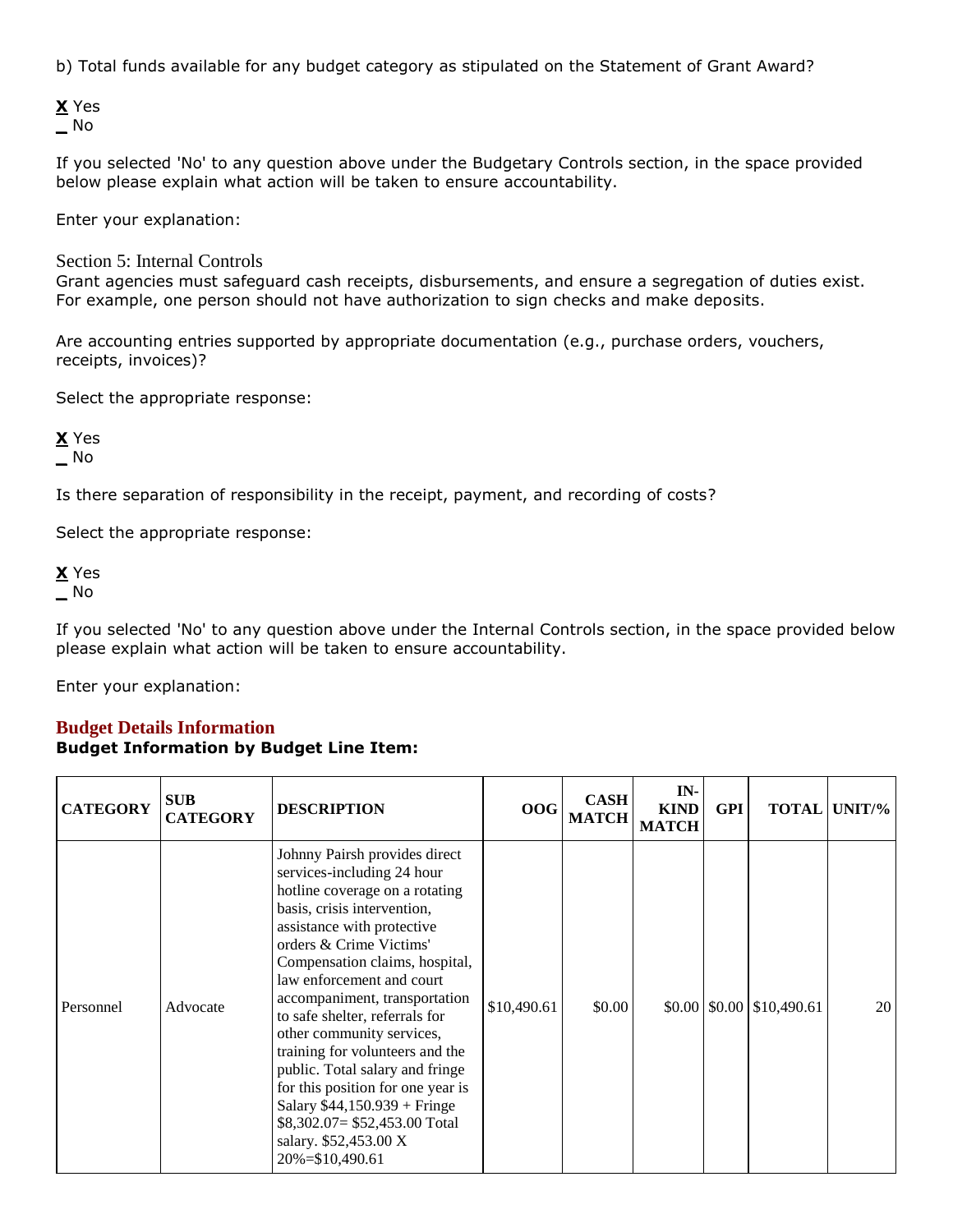| Personnel | Advocate              | Karen Crutcher provides direct<br>services-including: 24 hour<br>hotline coverage on a rotating<br>basis, crisis intervention,<br>assistance with protective<br>orders & Crime Victims'<br>Compensation claims, hospital,<br>law enforcement and court<br>accompaniment, transportation<br>to safe shelter, referrals for<br>other community services and<br>public education. Total salary<br>and fringe for this position for<br>one year is Salary $$40,466.70 +$<br>Fringe $$7,909.70 = $48,376.40$<br>Total Salary. \$48,376.40 X<br>$20\% = $9,675.28.$                                                                                                                           | \$9,675.28  | \$0.00 | $$0.00 \;   \; $0.00$ | \$9,675.28                                             | 20 |
|-----------|-----------------------|-----------------------------------------------------------------------------------------------------------------------------------------------------------------------------------------------------------------------------------------------------------------------------------------------------------------------------------------------------------------------------------------------------------------------------------------------------------------------------------------------------------------------------------------------------------------------------------------------------------------------------------------------------------------------------------------|-------------|--------|-----------------------|--------------------------------------------------------|----|
| Personnel | Case Manager          | Tere Curtis provides direct<br>services-including 24 hour<br>hotline coverage on a rotating<br>basis, crisis intervention,<br>assistance with protective<br>orders & Crime Victims'<br>Compensation claims, hospital,<br>law enforcement and court<br>accompaniment, transportation<br>to safe shelter, referrals for<br>other community services,<br>training for volunteers and the<br>public, provides case<br>management and follow-up to<br>assure that each client receives<br>every service needed and<br>wanted. Total salary and fringe<br>for this position for one year is<br>Salary $$47,007.69 + Fringe$<br>$$7,196.09 = $54,203.78 \text{ X } 25\%$<br>$= $13,550.95$     | \$13,550.95 | \$0.00 |                       | $$0.00 \, \text{]} \, $0.00 \, \text{]} \, $13,550.95$ | 25 |
| Personnel | Executive<br>Director | Carol Pillars provides direct<br>services-including 24 hour<br>hotline coverage on a rotating<br>basis, crisis intervention,<br>assistance with protective<br>orders & Crime Victims'<br>Compensation claims, hospital,<br>law enforcement and court<br>accompaniment, transportation<br>to safe shelter, referrals for<br>other community services,<br>training for volunteers and<br>public, program oversight,<br>financial oversight, oversight of<br>the volunteer program and<br>everyday running of the<br>organization as a whole. Total<br>salary and fringe for this<br>position for one year is Salary<br>$$59606.98 + Fringe$<br>\$9,948.14=69,555.12 X 20%<br>$=13,911.03$ | \$13,911.03 | \$0.00 |                       | $$0.00 \,   \, $0.00 \,   \, $13,911.03$               | 20 |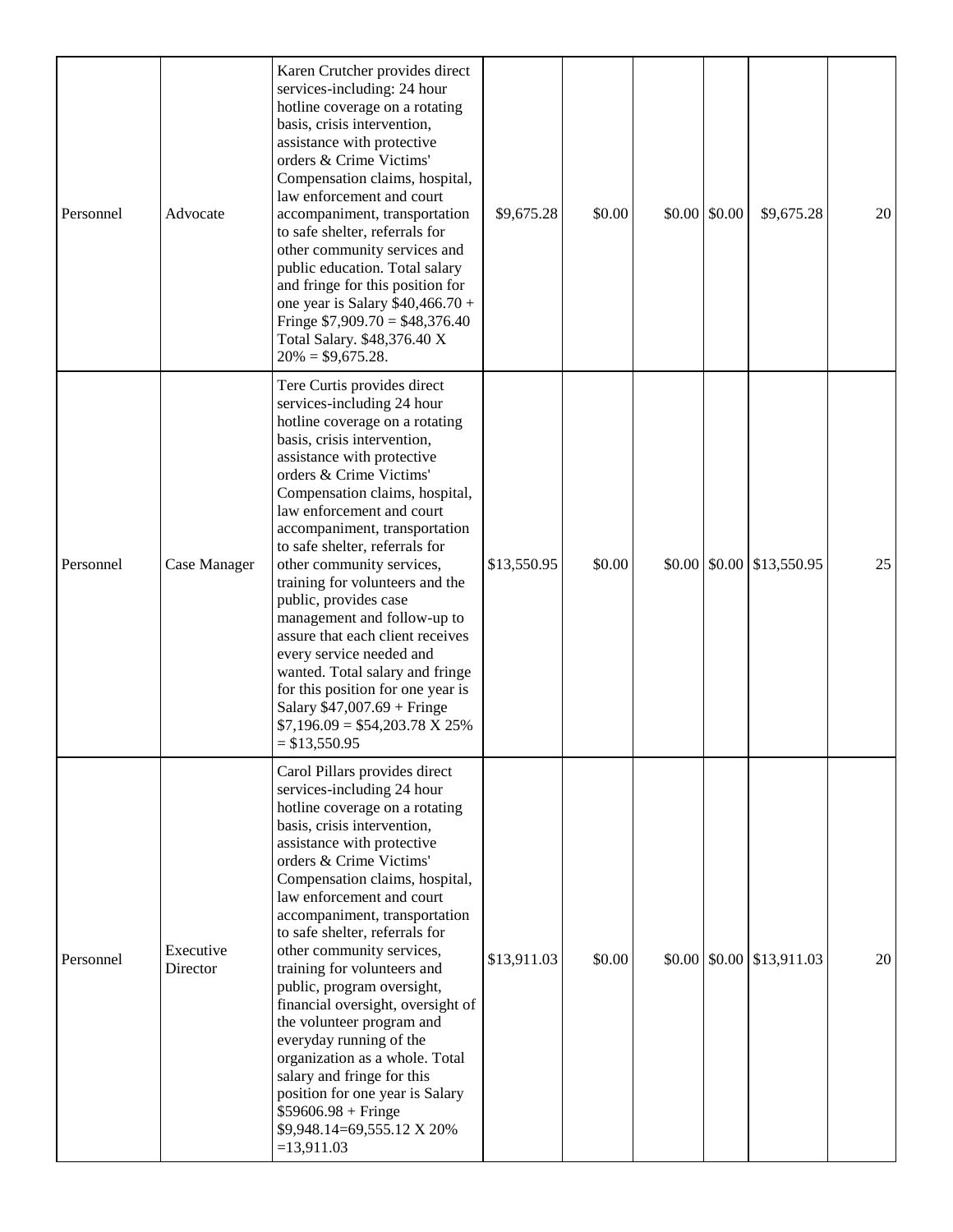| Contractual<br>and<br>Professional<br>Services  | Accounting,<br>Bookkeeping,<br>and/or Payroll<br>Services                       | McClanahan & Holmes, LLP<br>provides monthly oversight of<br>bookkeeping, prepares all<br>monthly quarterly and yearly<br>taxes. The total for the year is<br>expected to be 4,008.00 X 15%<br>$= $601.20$                                                                                                                                                                                                                                                                                                                                                                                                                                                    | \$601.20 | \$0.00 | $$0.00 \, \text{S}0.00$ | \$601.20 | $\overline{0}$ |
|-------------------------------------------------|---------------------------------------------------------------------------------|---------------------------------------------------------------------------------------------------------------------------------------------------------------------------------------------------------------------------------------------------------------------------------------------------------------------------------------------------------------------------------------------------------------------------------------------------------------------------------------------------------------------------------------------------------------------------------------------------------------------------------------------------------------|----------|--------|-------------------------|----------|----------------|
| Contractual<br>and<br>Professional<br>Services  | Housekeeping,<br>Custodial,<br>Building, and<br>Grounds-<br>Related<br>Services | Housekeeping services<br>provided once a week to ensure<br>a clean, sanitary space for<br>clients, volunteers and staff.<br>Total cost is expected to be<br>$$4,680.00 \text{ X } 15\% = $702.00$                                                                                                                                                                                                                                                                                                                                                                                                                                                             | \$702.00 | \$0.00 | $$0.00 \, \text{S}0.00$ | \$702.00 | $\overline{0}$ |
| Contractual<br>and<br>Professional<br>Services  | Security and<br>Monitoring<br>Services                                          | Burglar alarm system which<br>includes a panic button and<br>security monitoring system to<br>keep clients, volunteers and<br>staff safe and the building<br>secure. Total cost is expected to<br>be $$1,020.00 \text{ X } 15\% = 153.00$                                                                                                                                                                                                                                                                                                                                                                                                                     | \$153.00 | \$0.00 | \$0.00 \$0.00           | \$153.00 | $\overline{0}$ |
| Supplies and<br>Direct<br>Operating<br>Expenses | Cellular, Fax,<br>Pager, and/or<br>Office<br>Telephone                          | Landlines, internet and lobby<br>TV for clients' children to keep<br>them occupied while staff<br>provides services to their<br>parents, the cost of two cell<br>phones for on-call staff and<br>volunteers for hotline and<br>advocate safety. The total cost<br>is expected to be $$6,518.00 X$<br>$15\% = $977.70$                                                                                                                                                                                                                                                                                                                                         | \$977.70 | \$0.00 | \$0.00 \$0.00           | \$977.70 | $\overline{0}$ |
| Supplies and<br>Direct<br>Operating<br>Expenses | <b>Office Supplies</b><br>(e.g., paper,<br>postage,<br>calculator)              | General office supplies, ie pens,<br>pencils, erasers, envelopes,<br>copy and printer paper, ink<br>cartridges, paper clips, rubber<br>bands, folders, binders, card<br>stock, labels, prong fasteners,<br>tape, desk calendars, staples,<br>scan cards, markers, and<br>postage for one year. These<br>supplies are necessary to<br>conduct every day business, get<br>information to victims, assist in<br>advocacy, document activities<br>and prepare for training classes.<br>Supplies are used at various<br>rates and paid for at that time.<br>The total cost for office<br>supplies for one year is<br>expected to be 3,000.00 X 15%<br>$=$ \$450.00 | \$450.00 | \$0.00 | $$0.00 \, \text{S}0.00$ | \$450.00 | $\overline{0}$ |
| Supplies and<br>Direct<br>Operating<br>Expenses | Electric, Gas,<br>and/or Water /<br>Wastewater                                  | Electricity necessary to run the<br>office for the comfort and<br>safety of clients, volunteers and<br>staff. The total expected cost for<br>one year is 4,400.00 X 15% =<br>\$660.00                                                                                                                                                                                                                                                                                                                                                                                                                                                                         | \$660.00 | \$0.00 | $$0.00 \, \text{S}0.00$ | \$660.00 | $\overline{0}$ |